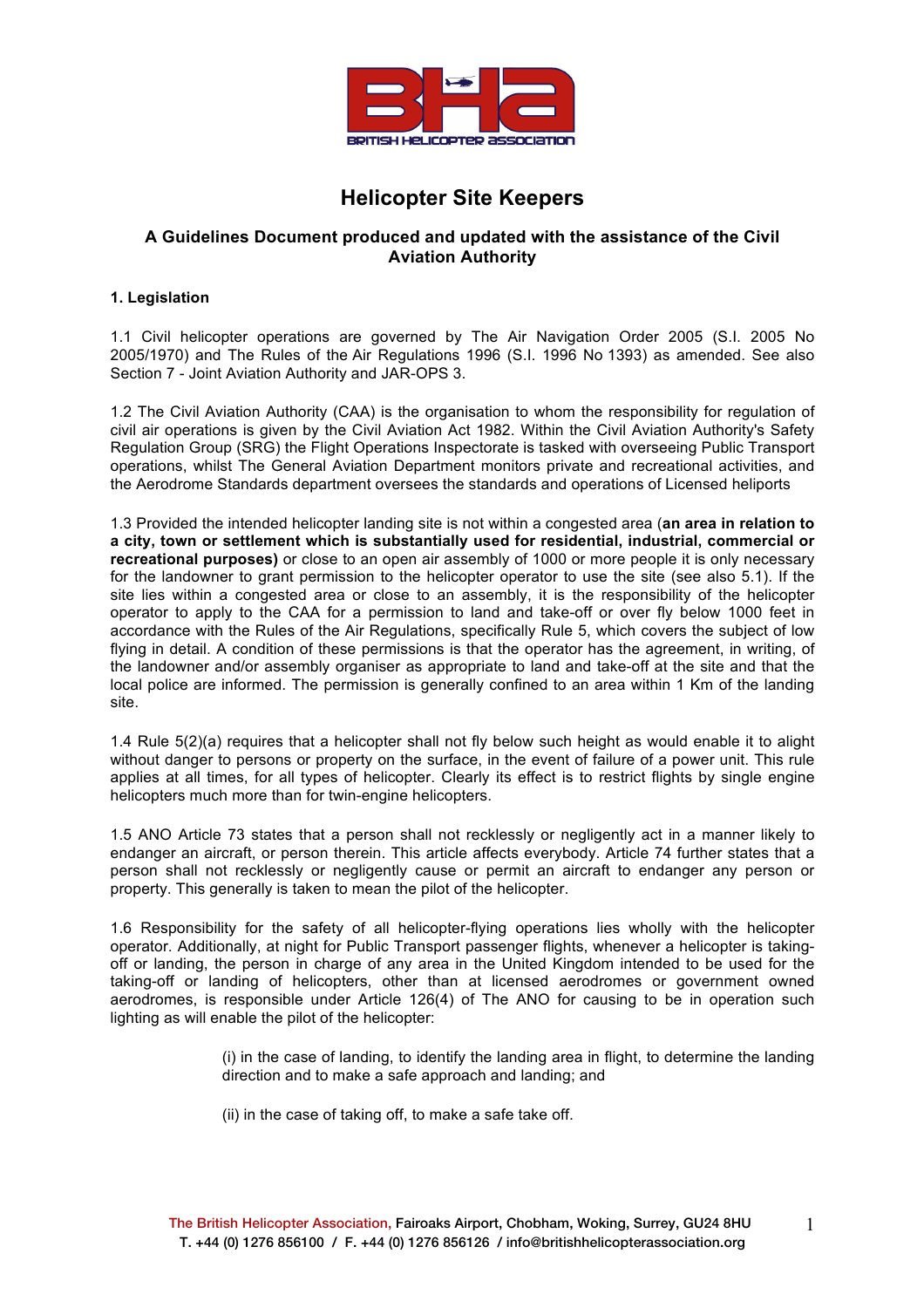

A helicopter flying for the purpose of the public transport of passengers at night shall not land at such a site unless there is in operation such lighting. Privately operated helicopters, although not bound by law to conform, are nevertheless advised to exercise caution when using unlicensed sites at night. It is recommended that operators adopt the same standards as for public transport operations.

1.7 Helicopters operated by HM Forces operate under Ministry of Defence regulations and not to ANO or Rules of the Air Regulations. In general terms they are operated to different standards, especially with regard to performance requirements, which may permit military helicopters to fly into sites which would be unacceptable to civil operators. The CAA has no jurisdiction over the operation of military aircraft. Enquiries concerning the operation of military helicopters should be directed to the Ministry of Defence.

1.8 Helicopters on the British civil register need to conform to European Aviation Safety Agency (EASA) Regulations in particular Commission Regulation (EC) No 1702/2003 Annex Part 21 and Certification Specifications CS-27 and CS-29. These lay down the requirement to demonstrate a mandatory take-off technique for single engine helicopters (Group B/Class3) which, in the event of failure of a power unit at any point during the take-off manoeuvre, does not involve hazard to the occupants of the helicopter. Public Transport flights are expected to operate in conformity with the techniques detailed in the aircraft flight manual to ensure passenger safety. It is recommended that operators of non-public transport flights also avoid hazard to the occupants by using only approved, safe techniques.

1.9 For multi engine helicopters operating to Group A/Class 1 performance the Certification Specifications are more stringent, in that in the event of an engine failure at any point up to the decision point**\***, a re-landing can be made which does not involve damage to the helicopter or hazard to the occupants. Alternatively, the take-off can be continued with one engine inoperative. This requirement makes these helicopters more suitable for flights within congested areas.

## **\*Group A/Class 1 helicopters, on take off or landing, are required, in the event of failure of a power unit, to be capable of rejecting safely onto the take off/landing area available or of flying away on the remaining power unit(s) avoiding all obstacles by a vertical margin of 35 feet.**

1.10 These airworthiness demands, taken in conjunction with the legislation outlined above, means that careful consideration needs to be given to the selection of helicopter landing sites by both operators and persons in charge of sites. Operators who hold Air Operator's Certificates have instructions in their Operations Manuals concerning the selection and management of all helicopteroperating sites. Site keepers, especially if they know little about helicopter operations, do not readily have access to guidance. This document is intended to provide that guidance for them, but is not intended to be fully comprehensive. Prospective Site Keepers should consult with helicopter operators who have access to the performance requirements for the helicopter in the relevant section of the flight manual.

## **2. International Standards and Recommended Practices**

2.1 The International Civil Aviation Organisation (ICAO) is the body which is responsible for compiling and disseminating information concerning standards and recommended practices. Contracting States are required to notify the Organisation of any differences between their national regulations and practices and those laid down in ICAO documents. The United Kingdom is one of the Contracting States and has notified no differences to the internationally recommended standards and practices for heliports, helipads or helidecks, either at ground level or elevated. These are described in detail in ICAO Annex 14 Volume II Heliports and in the ICAO Heliport Manual. However, it should be borne in mind that these ICAO standards and recommended practices are presently the subject of a major review by Contracting States and industry bodies. UK CAA and industry anticipates that the standards and recommended practices for ground level and elevated heliports are likely to evolve significantly to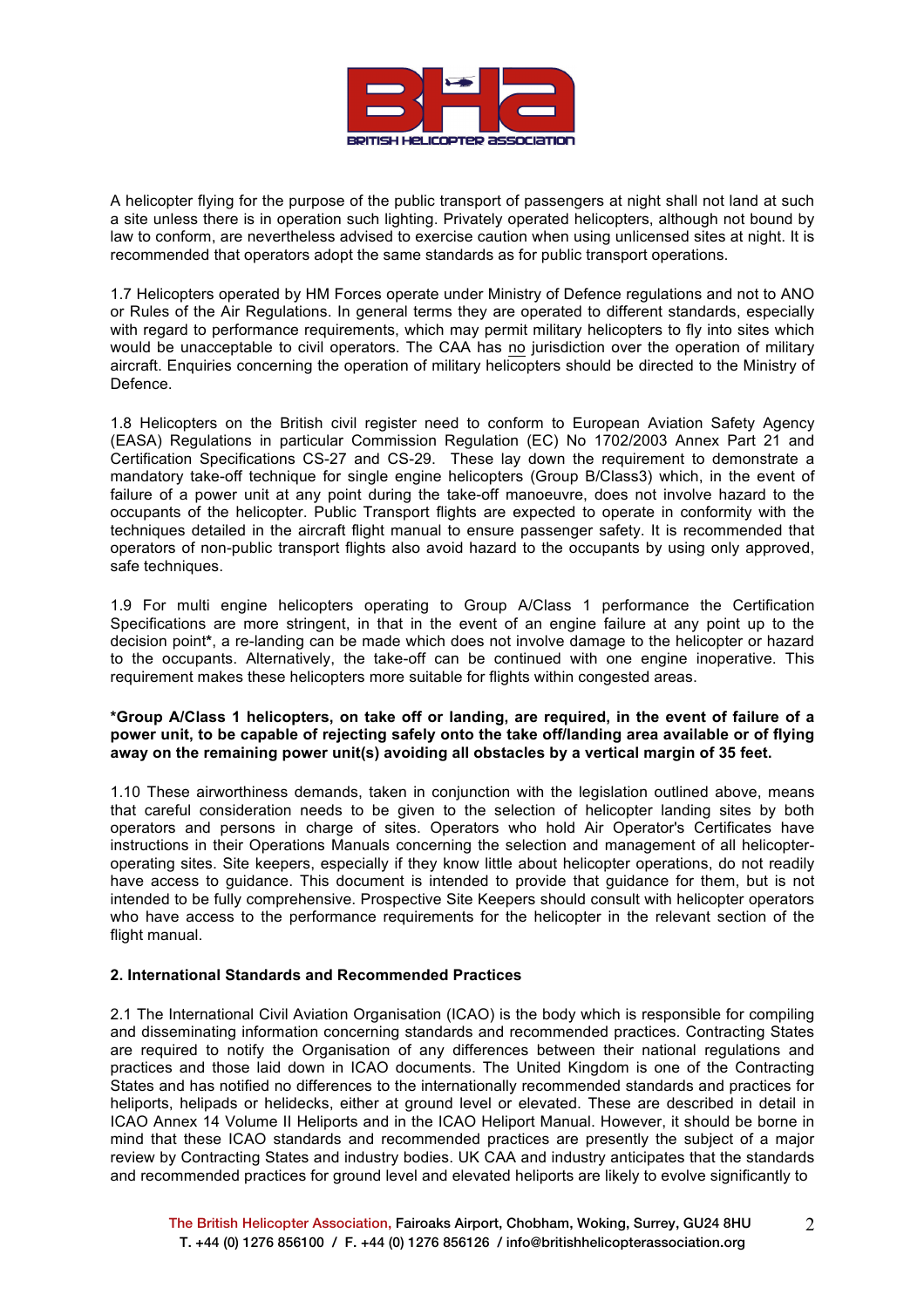

take full account of the operational flexibility afforded to Rotary Wing aircraft. (NB: ICAO publications are available on application to Airplan Flight Equipment, 1a Ringway Trading Estate, Shadowmoss Road, Manchester M22 5LH – Telephone 0161 499 0023)

2.2 The above documents are intended to provide detailed guidance for the location, construction, marking and lighting of heliports etc. In the UK helicopters are required to operate from licensed sites only if they are conducting scheduled services or if they are being used for ab initio pilot training. An example of a scheduled helicopter service is the Penzance - Scillies service operated by British International. All other flights, apart from training flights, do not attract the legal requirement to operate from licensed heliports.

2.3 For certain helicopter 'special events' which attract large numbers of movements, (a take-off **or** a landing is one movement) estimated at over 100 per day, it is recommended that consideration is given to applying to the CAA (Aerodrome Standards Department) for a temporary aerodrome licence. This ensures that safety arrangements at the site are appropriate to the anticipated level of activity. Other sites used in conjunction with special events at which a lower number of movements are anticipated, even when not requiring a licence, should nevertheless be notified to the CAA and may be inspected on the day of the event by Flight Operations Inspectors. Whether licensed or not, sites should only be selected which take full account of the performance requirements of all helicopter types likely to operate the site.

2.4 Helicopters are, by design, able to use non-conventional operating sites. Helicopters only offer any truly significant advantage over the use of aeroplanes for passenger transport by being able to operate away from conventional aerodromes into and from ad hoc sites or specially designed heliports.

2.5 If it is necessary, or if it is desired, to licence a heliport, application should be made to the CAA Head of Aerodrome Standards Department. An Aerodrome Inspector will be assigned who will provide detailed guidance until the site is licensed, after which the site will be periodically audited and the inspector will act as the liaison link between the aerodrome licensee and the CAA. A fee is payable.

## **3. Unlicensed Sites (Ground Level)**

3.1 When considering an ad hoc site for use by single engine (Group B/Class 3) helicopters it is necessary for public transport flights, and recommended for others, to allow sufficient space for the use of the take-off and landing profiles certificated and described in the aircraft's Flight Manual. The take-off profile is similar for all single-engine types. From a low hover the aircraft is accelerated close to the ground until the safe climb speed (about 40/50 kts) is reached, at which stage the aircraft is climbed away maintaining this speed. The take-off distance is scheduled in the performance section of the flight manual from the hover to 100 feet above the take-off point assuming nil wind accountability. The distance varies with aircraft type. Examples of these distances are shown at Appendix 3. The first one third of the take-off distance should be at least 30 metres wide and the surface must be relatively firm and flat and free from all obstacles. The remaining two thirds of the Take-off Distance Available (TODAH), may contain insignificant or frangible obstacles within it, such that the aircraft, in the event of failure of the power unit, can force land without hazard to the occupants of the helicopter and without endangering persons or property on the surface. It is assumed that in the event of a power unit failure occurring from the time the aircraft moves away from the hover until it reaches 100 feet, that the ensuing forced landing will be made without any significant changes in aircraft direction being attempted. Above 100 feet the pilot is able to manoeuvre progressively more easily with increasing height above the surface to select a suitable, clear space, for a forced landing. Landings and take-offs by single-engine helicopters are not permitted at sites within congested areas unless it can be shown that there is no risk to third parties and that there are sufficient open spaces in which to force land, if necessary.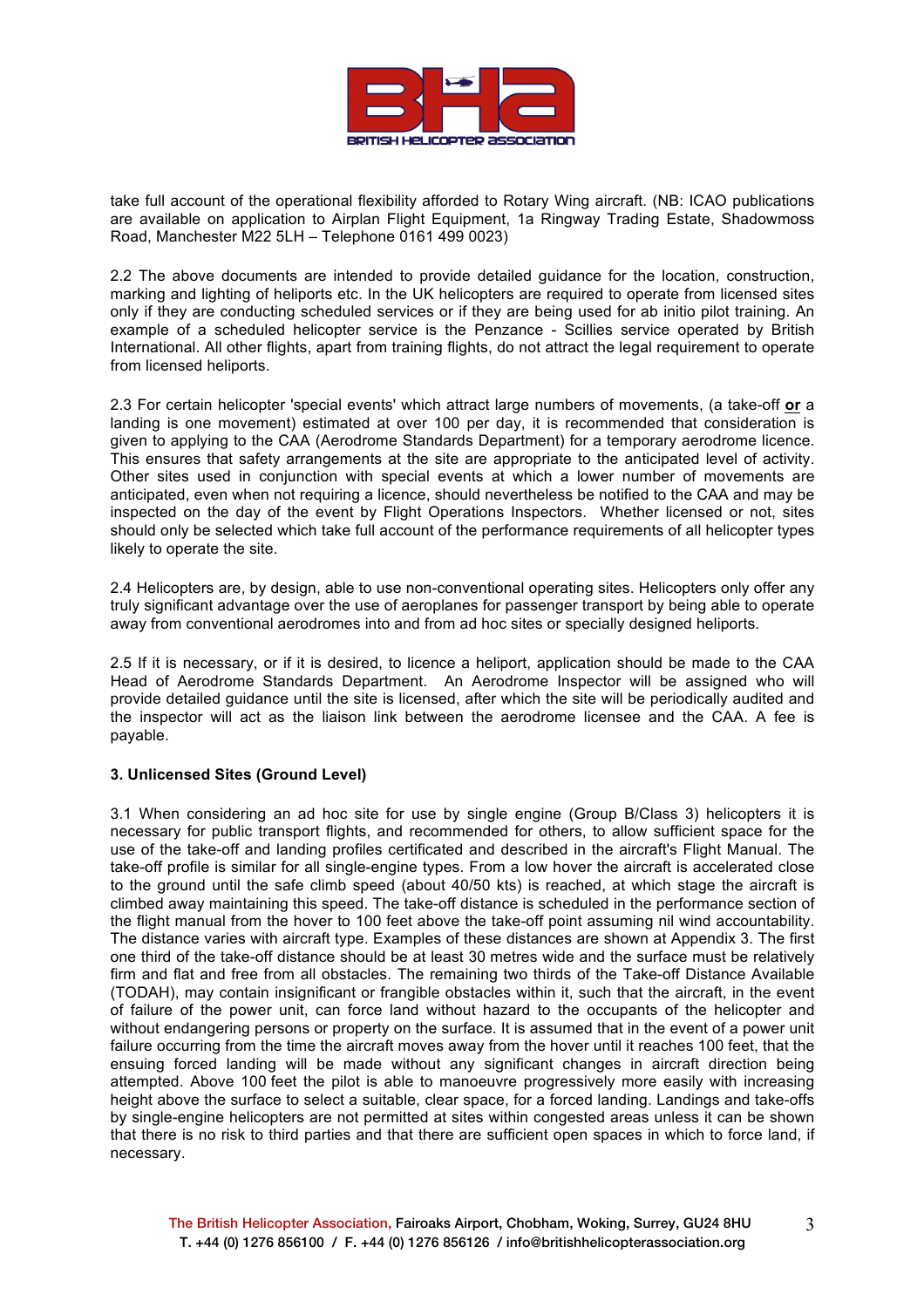

3.2 Multi engine helicopters can be operated in all Performance Classes (Class 1/Group A, Class 2/Group A Restricted and Class 3/Group B). Helicopters with more than 19 passengers (or when operating in a Congested Hostile Environment) must operate in Performance Class 1 - with full engine failure accountability in all stages of flight. Helicopters with 19 or less but more than 9 passengers must operate in Performance Class 1 or Performance Class 2 - with engine failure accountability in all but the initial take-off and final landing segments. Helicopters with 9 or less passengers may operate in Performance Class 1, Performance Class 2 or Performance Class 3. For flight in Performance Class 3, and the initial take-off and final landing segments of Performance Class 2, the helicopter must be able to perform a safe forced landing at all stages of flight.

3.3 For those sites which are in congested areas and which require Rule 5 permissions from the CAA, unless the operator can show that there is no third party risk in the event of a power unit failure, such permissions will be conditional upon the aircraft being operated to Group A/Class 1 performance. Thus in the overwhelming majority of such cases Group A/Class 1 performance is the required norm.

3.4 A Group A/Class 1 site must be large enough to accommodate the most demanding helicopter type intending to use the site with due regards to specific performance techniques and limitations set out in the helicopter's flight manual, but in any event must be large enough to accommodate twice the overall length of the largest helicopter intending to use the site. The ground should be firm and substantially level and free from loose articles which could endanger the aircraft or property or persons in the immediate vicinity of the helicopter downwash effect. Helicopter downwash is proportional to the weight and size of the machine producing it. For example an S61N displaces a volume of downwash equivalent to its weight of over 9 tonnes. The effect on nearby structures and people can be considerable. Loose dirt or gravel can cause damage to vehicles parked too close, whilst vulnerable persons can be blown over by the rotor downwash or hurt by flying debris. The area down wind of the helicopter is worst affected. In any case it is recommended that, whilst the helicopter is manoeuvring in a low hover, no object should be permitted closer than 1.5 x Rotor Diameter or 30 metres from the centre line of the helicopter, whichever is the greater.

3.5 The helicopter, especially in a congested area, can be noisy and can be the cause of complaints from members of the public. Noise certificates for helicopters are only applicable to types newly certificated after 1 August 1986. In effect therefore many helicopters on the UK civil register are currently not subject to noise restrictions. Under the Transport Act 2000, the CAA provides a focal point for receiving and responding to aircraft related environmental complaints from members of the public. Complainants should contact the Directorate of Airspace Policy, Consultation Section on 0207 453 6524 in this respect. When utilising permissions or exemptions under Rule 5, operators are advised to minimise nuisance on account of noise but where complaints are generated, and provided flight safety is not compromised, the CAA will advise the complainant to take the matter up directly with the operator or the Local Planning Authority (LPA). If the matter is found to relate to policy that the government has developed for aviation, the complainant will be advised to contact The Department for Transport, Civil Aviation Policy Division 4, 2 Marsham Street, London SW1P 3EB, Tel:0207 890 5847. It is suggested that noise and nuisance complainants be directed, in the first instance, to the Local Authority Environmental Health Officer if the issue cannot be resolved with the helicopter operator.

#### **4. Unlicensed Sites (Elevated, Onshore)**

4.1 Roof top helipads, by their very nature, are normally situated in congested areas. The operator therefore will require a Rule 5 permission from the CAA. By virtue of the nature of such sites and the perceived risk to third parties in a building itself or close by, only those helicopters capable of Group A/Class 1 performance are permitted to land at, or take-off from roof top sites. The helicopter type intended to be used must possess a helipad profile for the specific rooftop site within its flight manual; this technique, in the event of a failure to one of the power units occurring at any time during the takeoff or landing, will enable the aircraft to reject safely on to the helipad available or to fly away avoiding all obstacles by a vertical margin of at least 35 feet.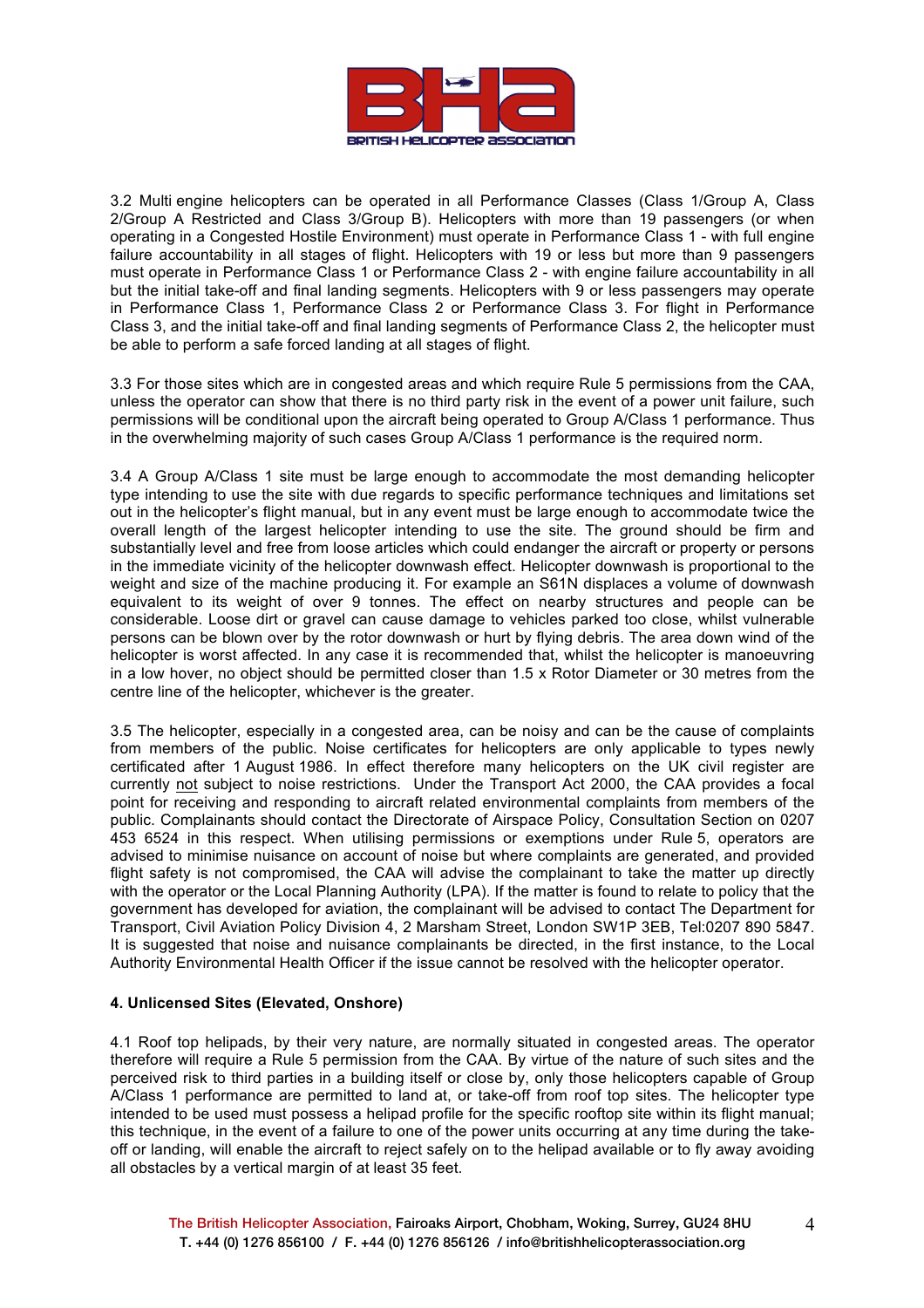

In the absence of such a profile, permissions will only be granted provided the helicopter is able to hover outside ground effect with one engine inoperative at the site and in the prevailing ambient conditions.

4.2 The minimum size of the helipad will also be described in the Flight Manual or Flight Manual Supplement for the aircraft type under consideration. Roof top helipads not conforming to these dimensions should not be considered. Proposed use at night will attract the need for a CAA proving flight. Factors considered will include helipad size, obstacle environment, helipad and obstacle lighting provided, including use of approach path indicators (where provided) and visibility from the helicopter to be used. Thus a flight test programme, undertaken by the operator in conjunction with the CAA, will normally be required and a flight manual supplement and/or operations manual supplement issued for the particular site as an end product of the test process A special pilot training programme to ensure competency will also be necessary before a Rule 5 permission can be granted.

4.3 The provision of Rescue and Fire fighting services at elevated sites when used for any category of flights should be provided to the scales laid down in Flight Operations Department Communication 24/2005. Close liaison with local Fire Brigade and HSE agencies during the planning and construction stages of the roof top site should be established and maintained thereafter to ensure a viable "disaster" plan is in place when the roof top becomes operational.

4.4 In all cases it is recommended that the owner of a roof top facility proposed for use as a helipad should consult with the helicopter operator(s) and the local planning authority before committal to the project. Recent experience has shown that where planning permission goes to public enquiry, environmental considerations weigh heavily in the decision making process. The general public is aware of environmental matters and due recognition should be given to these sensitivities.

4.5 Roof top heliports should be recorded with the CAA. To this end an architect's drawing/plan together with aerial photographs of the site and/if, the roof top facility already exists, photographs taken to cover the area all around the site, should be forwarded to Flight Operations Inspectorate (Helicopters) in the case of public transport flights and to the General Aviation Department for private operations.

4.6 The structural and load bearing characteristics should be sufficient to accommodate the dynamic loading requirements caused by a helicopter having to force land on the site. Guidance on design load criteria is given in CAP 437 (available from the publications section of the CAA website at www.caa.co.uk) or in the ICAO Heliport Manual (Doc 9261 - AN/903) available from Airplan Flight Equipment. (See 2.1).

## **5. Local Authority Planning Consent**

5.1 In general an ad hoc helicopter site will not attract the need for planning consent unless it is intended for use on more than 28 days in any calendar year. However, if any permanent structure is erected in connection with its use as a helicopter site, such as a hangar or hard standing, or if individual local council policies so demand, it may be necessary to obtain planning consent. It is always advisable to talk with the Local Planning Authority if there is any doubt as to the effect of such a site on the local community. For those sites intended for irregular, periodic use and for sites in congested areas it is also necessary that the local police are informed of any intended flying activity.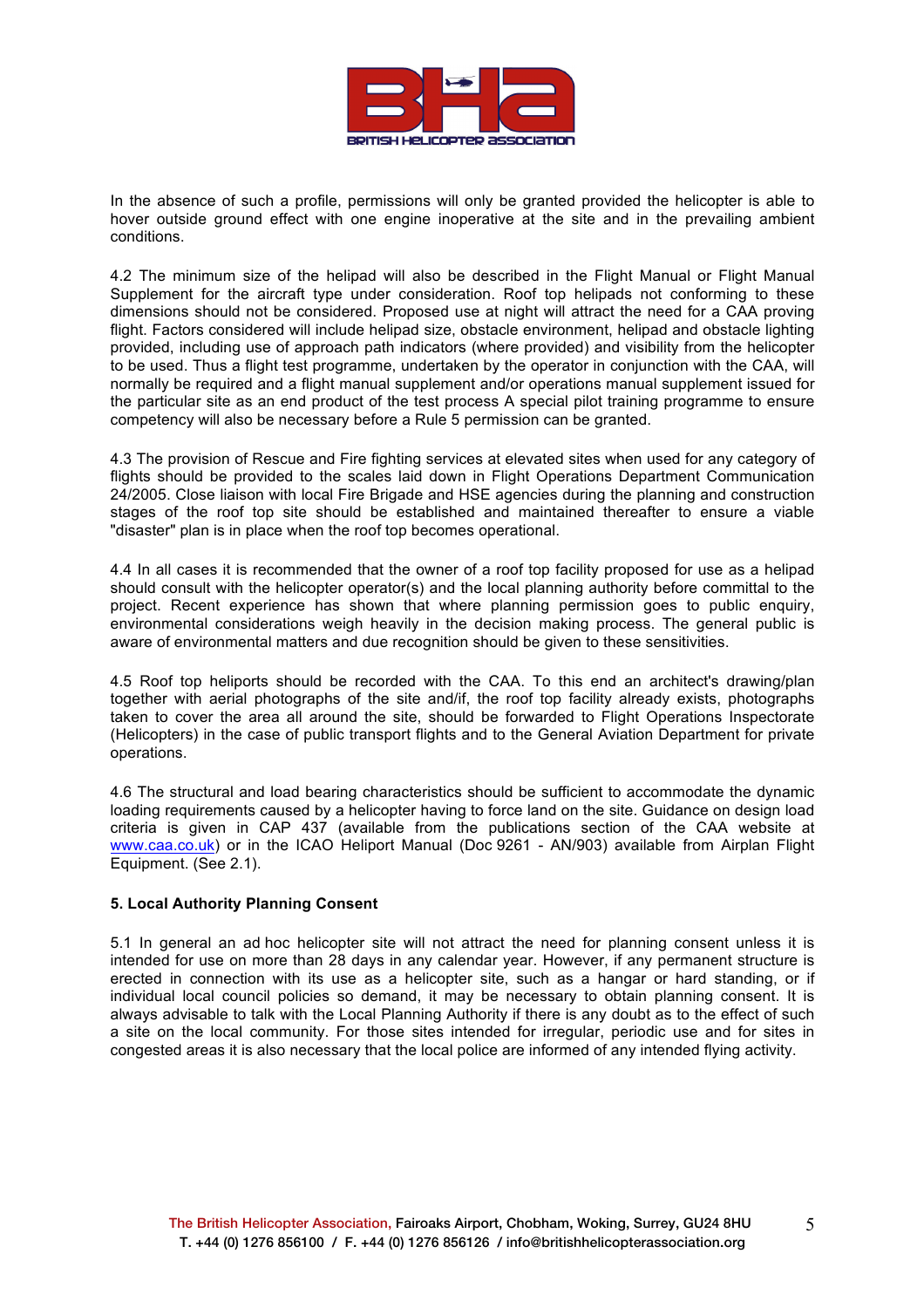

## **6. Recommended Helipad Sizes, Markings and Lighting (Onshore)**

6.1 The information presented in the figures in the attached appendices and tables has been extracted from various sources found to be of interest to prospective site keepers. Leading particulars of many helicopter types are also included together with "worked examples" of Group A/Class 1 minimum sized ground level sites.

## **7. Joint Aviation Authority**

7.1 The United Kingdom is a member of the Joint Aviation Authority (JAA), an organisation set up to co-ordinate aviation policy amongst member States. Member States are bound by EU Directive to implement agreed Joint Aviation Regulations (JARs). JAR (Operations) Part 3 (JAR-OPS 3), relates to helicopter operations, and was available for implementation by Public Transport operators in the UK in August 1999. JAR-OPS 3 will not be law within Europe until annexed to EU Council Regulation 3922/91. Public Transport helicopter operators are being encouraged to adopt JAR-OPS 3 before annexation; in which case such operations are issued with exemptions against certain provisions of the ANO to enable them to legally operate to JARs. The guidance contained in this document is designed to give broad guidance applicable to ICAO, ANO and JAR-OPS 3 requirements.http://

## **8. British Helicopter Association (BHA)**

8.1 The BHA will provide straightforward guidance to members of the general public on the essentials for providing a suitable site for the occasional or one time use by helicopters. For further guidance or interpretation of these guidelines write to The British Helicopter Assocation, Graham Suite, West Entrance, Fairoaks Airport, Chobham, Woking, Surrey GU24 8HX.

## **9. Sites Close to Existing Aerodromes**

9.1 Where helicopter landing sites are established close to operating aerodromes, especially within an Aerodrome Traffic Zone (ATZ), or otherwise within a radius of 2 nautical miles from any aerodrome, details of the site must be given to that aerodrome management or Air Traffic Service (ATS). The aerodrome management and/or ATS will need to mark the location of the site on their charts and maps in order to provide adequate local briefing and safe and speedy reaction to dealing with radio calls from helicopter pilots using the site. Pilots operating to these sites must comply with the aerodrome procedures when operating within the ATZ.

9.2 The site keeper has the duty of care to ensure that the helicopter landing site information is lodged with the aerodrome(s) concerned. The information can consist simply of the name of the site; the grid reference; and a contact telephone number.

9.3 In this context, "aerodrome" means any location where aviation activities are to be expected, for example; large and small civil and military airfields and airports, gliding club locations, flying club locations, microlight centres, parachuting centres, other helicopter landing sites etc.

## **10. Rescue and Fire Fighting Services (RFFS)**

10.1 For licensed heliports, both temporary and permanent, Aerodrome Standards Department will impose an RFFS requirement as part of the licence. A heliport is not permitted to operate as a licensed facility whenever these requirements cannot be met.

10.2 Public Transport helicopter operators are advised in 'Flight Operations Department Communications 24/2005' (dated 16 September 2005) of the CAA's guidance on 'PROVISION OF RESCUE AND FIRE FIGHTING SERVICES (RFFS) FOR HELICOPTERS AT ONSHORE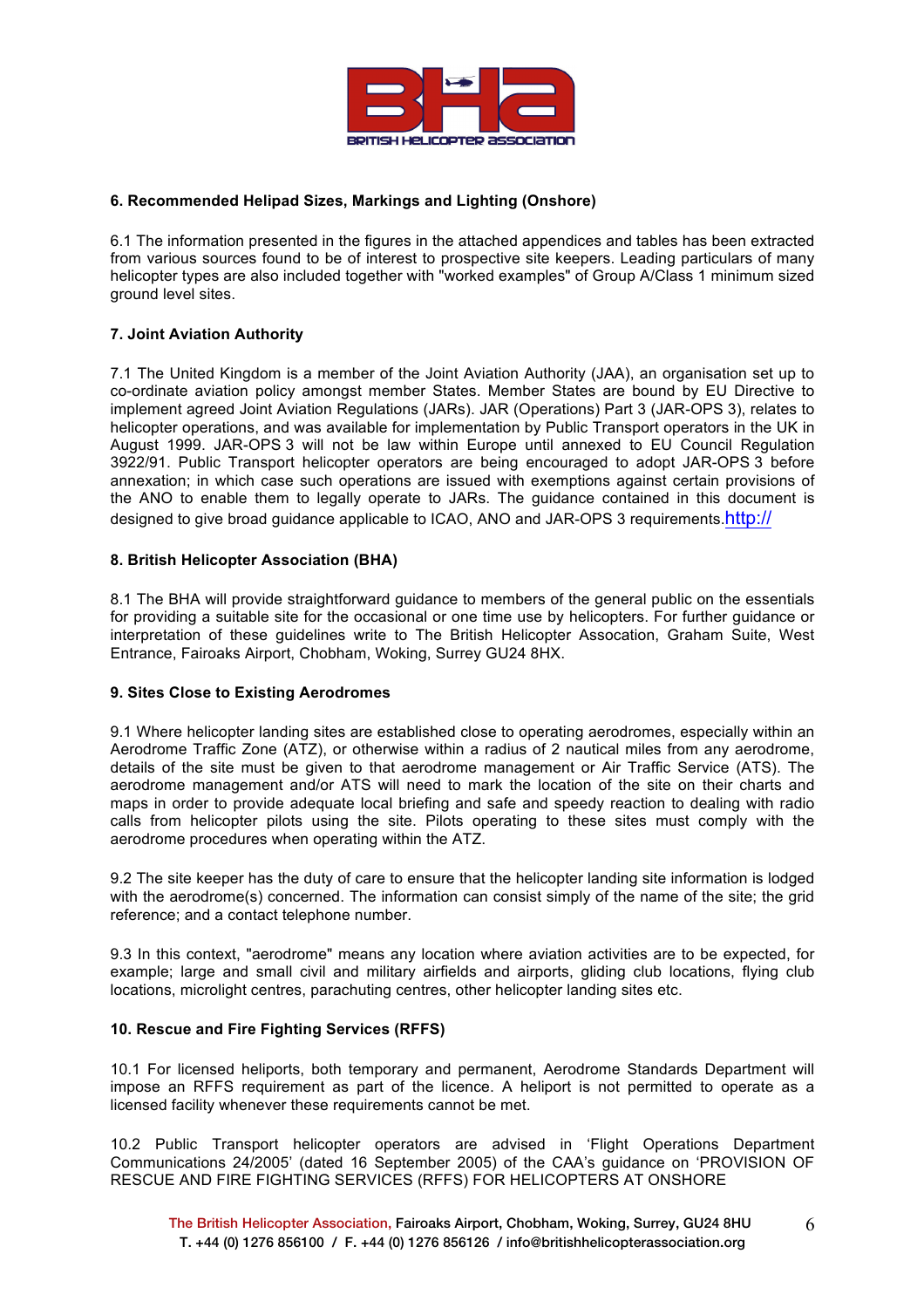

UNLICENSED OPERATING SITES USED FOR THE PURPOSE OF PUBLIC TRANSPORT OPERATIONS'. Copies of FODCOM 24/2005 can be obtained from the Flight Operations Inspectorate (Helicopters) or the SRG website 'Publications'. However, site keepers are reminded that the responsibility for the safety of all helicopter flying operations, at unlicensed sites, including adequate provision of RFFS, lies wholly with the helicopter operator. See also paragraph 1.6.

#### **11. Guidance Amendment**

11.1 This guidance is amended from time to time and users should check with the BHA for the date of the current edition. The BHA Website will always display the most up to date copy of the guidelines.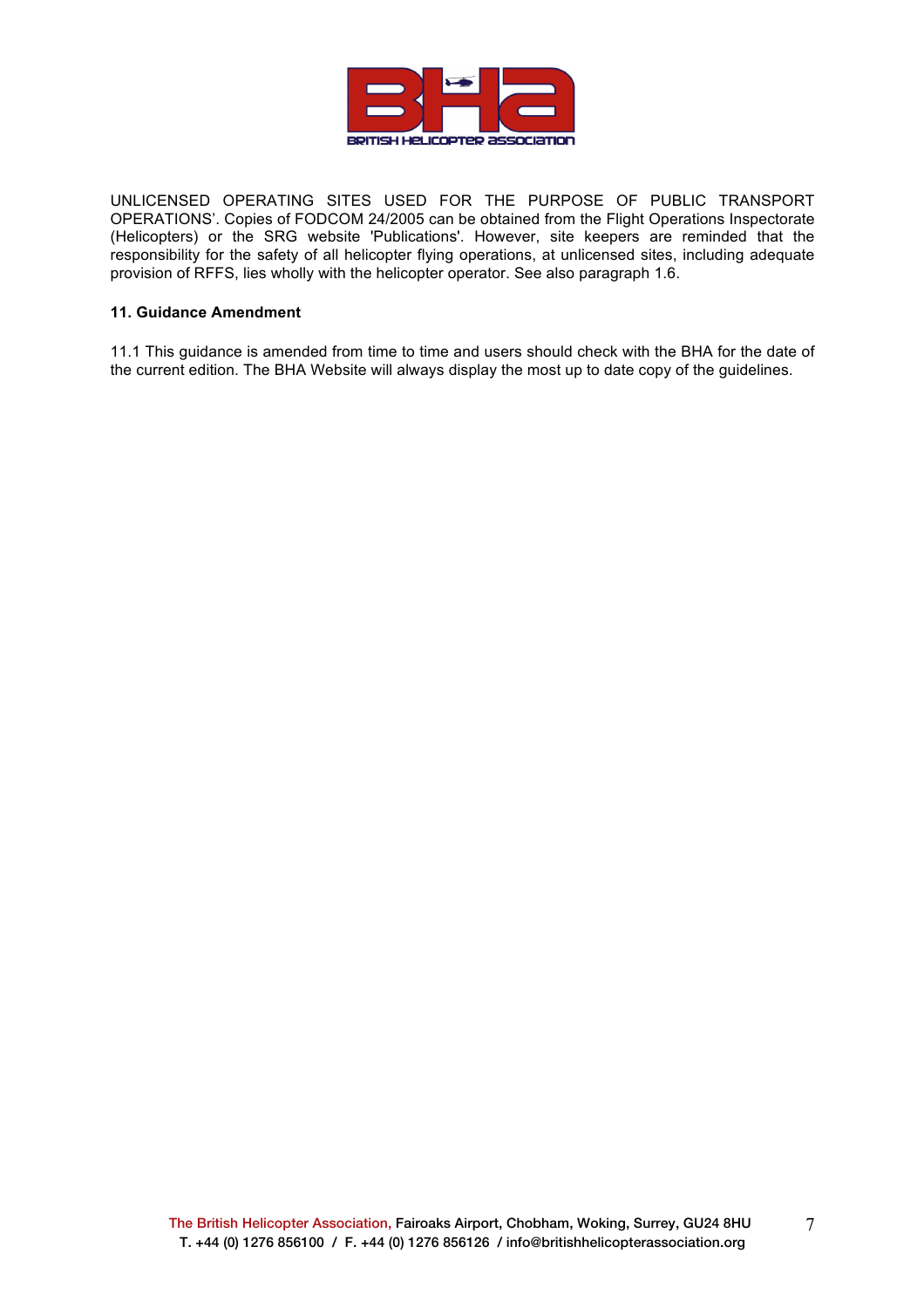

## **Recommended Helipad Sizes, Markings and Lighting for Onshore Helicopter Sites**

#### **1. Final Approach and Take Off Area (FATO)**

1.1 This is the term applied to the area over which a helicopter will execute the final part of the final approach and the initial part of the take off. It is analogous to an aeroplane runway and must be suitable for the type of helicopter under consideration to reject on to in the event of a power unit failure. Unless the extent of the FATO is clearly self evident, for permanent installations, the area should be delineated with white markers 1 metre wide as follows:

1.2 For a square or rectangular FATO the marker length should be 1 x 3 metres with at least 3 per side including a marker at each corner and a maximum spacing between markers of 90 metres; FATO markings should be visible from 1000 ft/ 2km.

1.3 For a circular or any other shaped FATO the markers should be equally disposed around the perimeter with a maximum spacing of 10 metres between markers and a minimum of 5 markers.

1.4 FATOs for temporary, short term use sites may alternatively be delineated with high visibility tape or similar markers provided the extent of the FATO is clearly distinguishable and temporary markings are not likely to be blown around and become a hazard to the helicopter or bystanders.

1.5 The FATO should be surrounded by a Safety Area (SA) 3 metres or 0.25 times the greatest dimension of the helicopter width, whichever is the greater. Markers should designate the FATO plus SA together NB: the SA need not necessarily be a load-bearing surface.

1.6 The FATO plus SA should be as level as possible. It is recommended that the overall slope of the FATO should not exceed 3% i.e. 1 degree 43 mins.

## **2. Touch Down and Lift Off Area (TLOF)**

2.1 A load bearing area of any shape on which it is intended that the helicopter shall land on from, and take off to, the hover. It may form an integral part of the FATO or be situated apart from the FATO depending on the disposition of the site. It's diameter should be at least 1.5 times the largest dimension of the undercarriage of the largest helicopter intended to use the site and should take account of the distance by which any of the aircraft doors extend beyond the dimensions of the undercarriage e.g. Sikorsky S61 (see Fig 5).

2.2 The touchdown marking should be yellow circle 0.5 metres wide. The inner diameter of the circle should ideally be 0.5 times the greatest dimension of the largest helicopter intended to use the site but may have to be predicated on the dimensions given at paragraph 2.1 above. For all but hospital sites a white "H" 3 metres by 1.8 metres with a line width of 0.4 metres should be provided to indicate the aiming point for the helicopter pilot to land on. Hospital sites should be provided with a red "H" superimposed on a white cross as shown in Figure 3. Where the TLOF is set apart from the FATO, it may be necessary for a pilot to make an approach to a particular point on the FATO before proceeding to the TLOF. In this case a white triangular Aiming Point Marker, as described in ICAO Annex 14, Volume II, Section 5.2.6 may be used.

## **3. Lighting**

3.1 Paragraph 1, sub paragraph 1.6 explains the legal responsibilities for the provision of lighting for the public transport of passengers at night.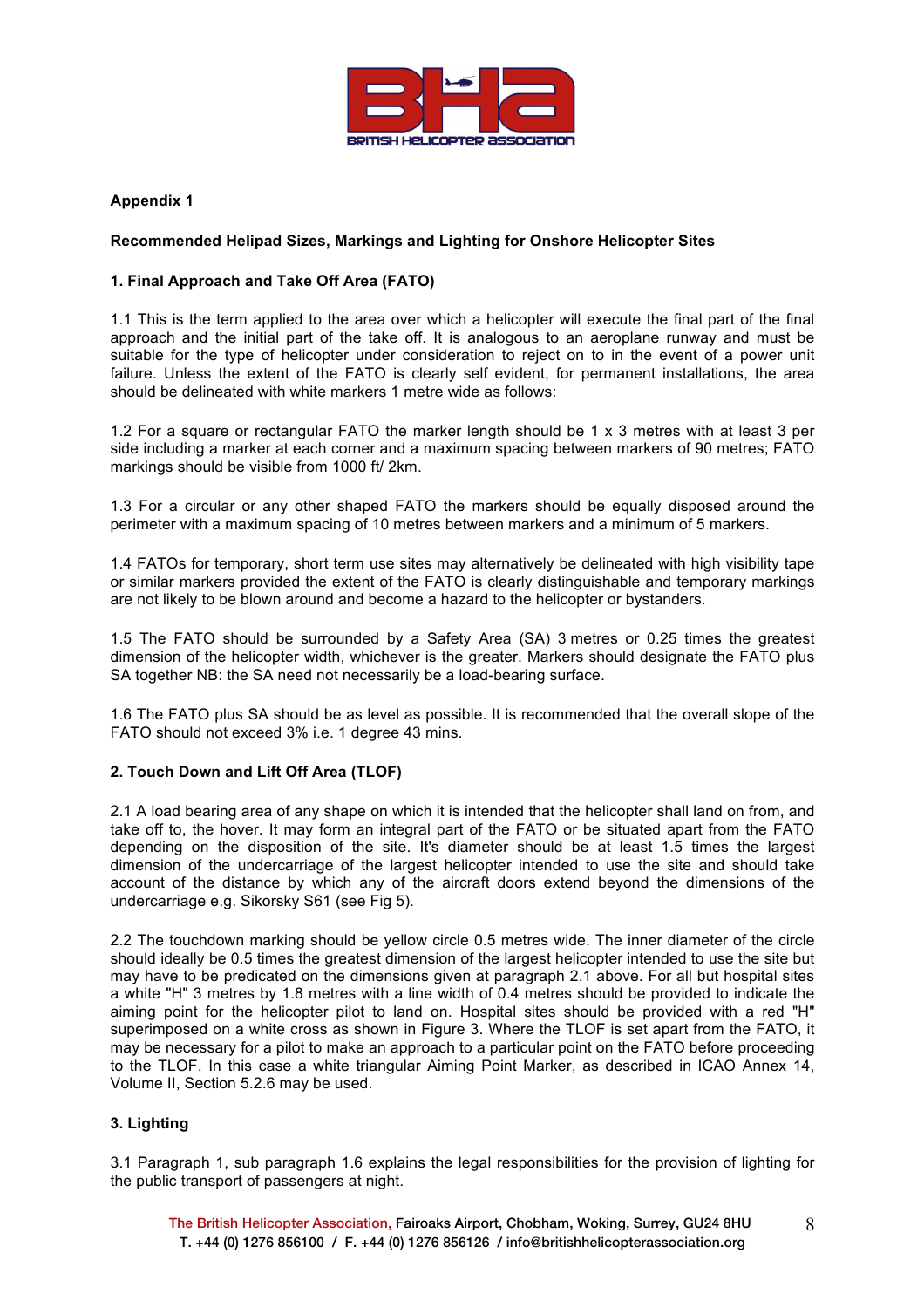

3.2 It is unusual for private helipads (other than hospitals) to have a requirement for lighting. If this requirement should exist, site keepers may contact the CAA, Flight Operations (Helicopters), for guidance on the specific layout and requirements for helipad lighting systems. The latest "best practice requirements" for FATO and TLOF lighting systems are described in the relevant sections of Annex 14 volume 2, No 3 amendment (25/11/04)

3.3 Lighting requirements for elevated sites should always be referred to the CAA for approval at the planning stage. Guidance contained in CAA letter 10A/253/16/3 dated 17 November 2003 may also be relevant in the case of purpose built ground level and elevated sites.

#### **4.0 Wind Direction Indicators**

4.1 A wind direction indicator may be a wind sleeve, flag or continuous smoke source. It should be situated so as to be visible from a helicopter in flight, in a hover or on the movement area and should indicate the wind conditions over the FATO in such a way as to be free from the effects of airflow disturbances caused by nearby objects or rotor downwash. It should be illuminated for night use.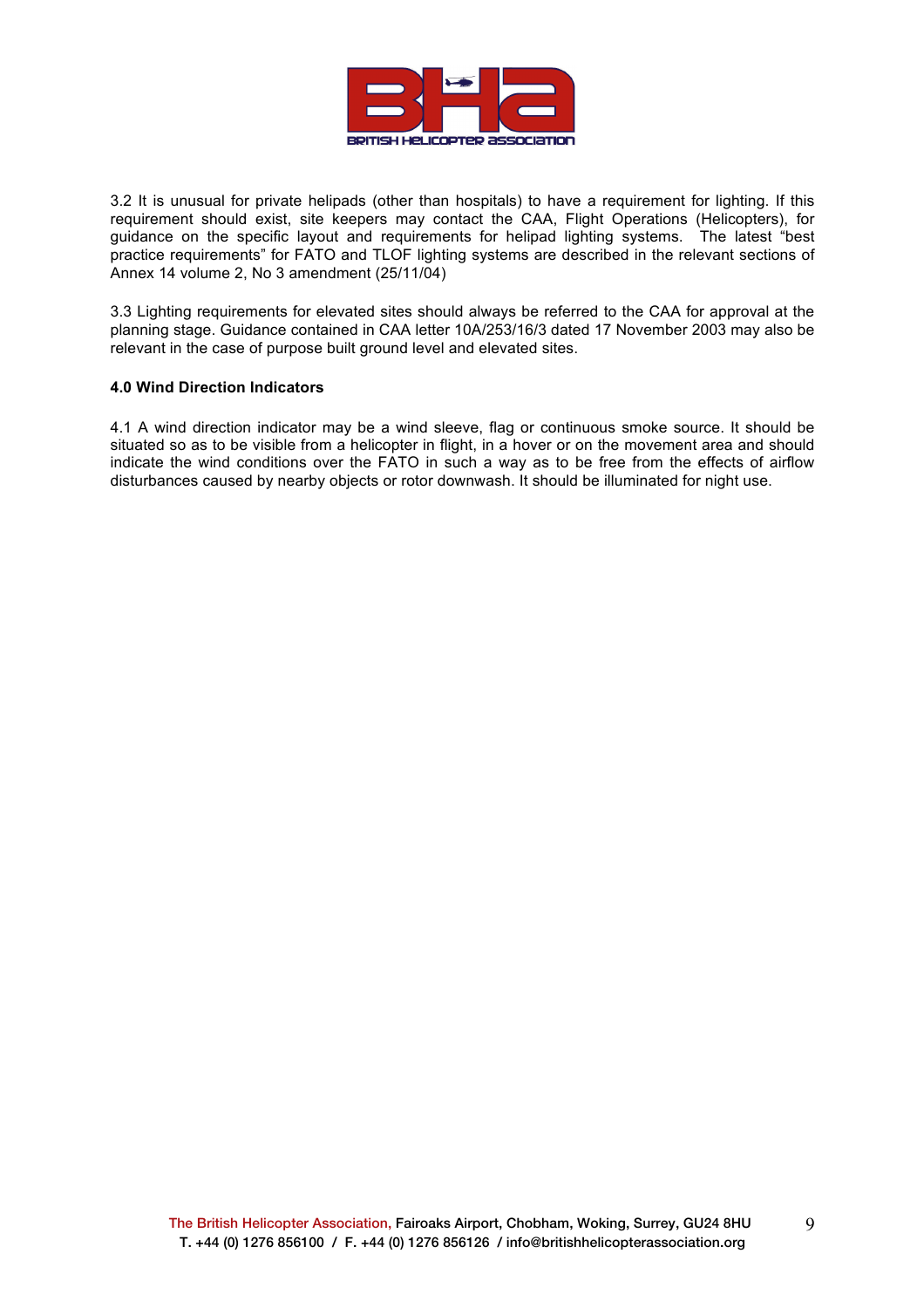

## **BRITISH REGISTERED HELICOPTERS**

| <b>TYPE</b>                           | <b>OVERALL</b><br><b>LENGTH</b> | <b>ROTOR</b><br><b>DIAMETER</b> | MAX<br><b>CARRIAGE</b><br><b>DIMENSION</b> | <b>UNDER MAX AUW</b><br>(KGS) |
|---------------------------------------|---------------------------------|---------------------------------|--------------------------------------------|-------------------------------|
| <b>ROBINSON R22</b>                   | 8.78                            | 7.68                            | 1.92                                       | 622                           |
| <b>ROBINSON R44</b>                   | 11.76                           | 10.06                           | 2.19                                       | 1089                          |
| <b>ENSTROM 280</b>                    | 8.78                            | 9.75                            | 2.26                                       | 1180                          |
| <b>ENSTROM F28</b>                    | 8.96                            | 9.75                            | 2.26                                       | 1180                          |
| MDH 269/300                           | 9.39                            | 8.17                            | 1.98                                       | 930                           |
| MDH 369/500                           | 9.30                            | 8.05                            | 2.07                                       | 1360                          |
| BELL 47                               | 13.29                           | 11.31                           | 2.59                                       | 1338                          |
| BELL 206B                             | 11.95                           | 10.15                           | 1.83                                       | 1452                          |
| <b>BELL 206 L</b>                     | 12.95                           | 11.28                           | 2.20                                       | 1883                          |
| EC 135                                | 12.16                           | 10.20                           | 2.65                                       | 2630                          |
| <b>MD902</b>                          | 11.84                           | 10.34                           | 2.84                                       | 2835                          |
| <b>SA341 G</b>                        | 11.98                           | 10.52                           | 1.95                                       | 1800                          |
| AS350 SQUIRREL                        | 12.98                           | 10.70                           | 2.20                                       | 1950                          |
| <b>AS355 TWIN SQUIRREL</b>            | 12.98                           | 10.70                           | 2.01                                       | 2400                          |
| <b>BO105</b>                          | 11.81                           | 9.90                            | 2.53                                       | 2300                          |
| AGUSTA 109                            | 13.04                           | 11.0                            | 3.54                                       | 2600                          |
| SA365 C DAUPHIN                       | 13.22                           | 11.67                           | 3.6                                        | 3500                          |
| <b>SA365 N DAUPHIN</b>                | 13.68                           | 11.93                           | 3.61                                       | 4250                          |
| <b>BELL 222</b>                       | 15.33                           | 12.80                           | 3.72                                       | 3742                          |
| <b>SIKORSKY S76</b>                   | 16.00                           | 13.41                           | 5.00                                       | 5171                          |
| <b>BELL 212</b>                       | 17.47                           | 14.63                           | 2.53                                       | 5080                          |
| AS332L SUPER PUMA                     | 18.70                           | 15.52                           | 3.79                                       | 8599                          |
| BELL 214 ST                           | 18.96                           | 15.85                           | 2.53                                       | 7936                          |
| AS332 L2 SUPER PUMA                   | 19.50                           | 16.20                           | 5.24                                       | 9150                          |
| SIKORSKY S61N /<br><b>SEA</b><br>KING | 22.20                           | 18.90                           | 7.16                                       | 9300                          |
| EH 101                                | 22.80                           | 18.60                           | 7.00                                       | 14515                         |
| EUROCOPTER EC 225                     | 19.50                           | 16.20                           | 5.25                                       | 11000                         |
| <b>SIKORSKY S92</b>                   | 20.88                           | 17.17                           | 6.25                                       | 11861                         |

Dimensions in Metres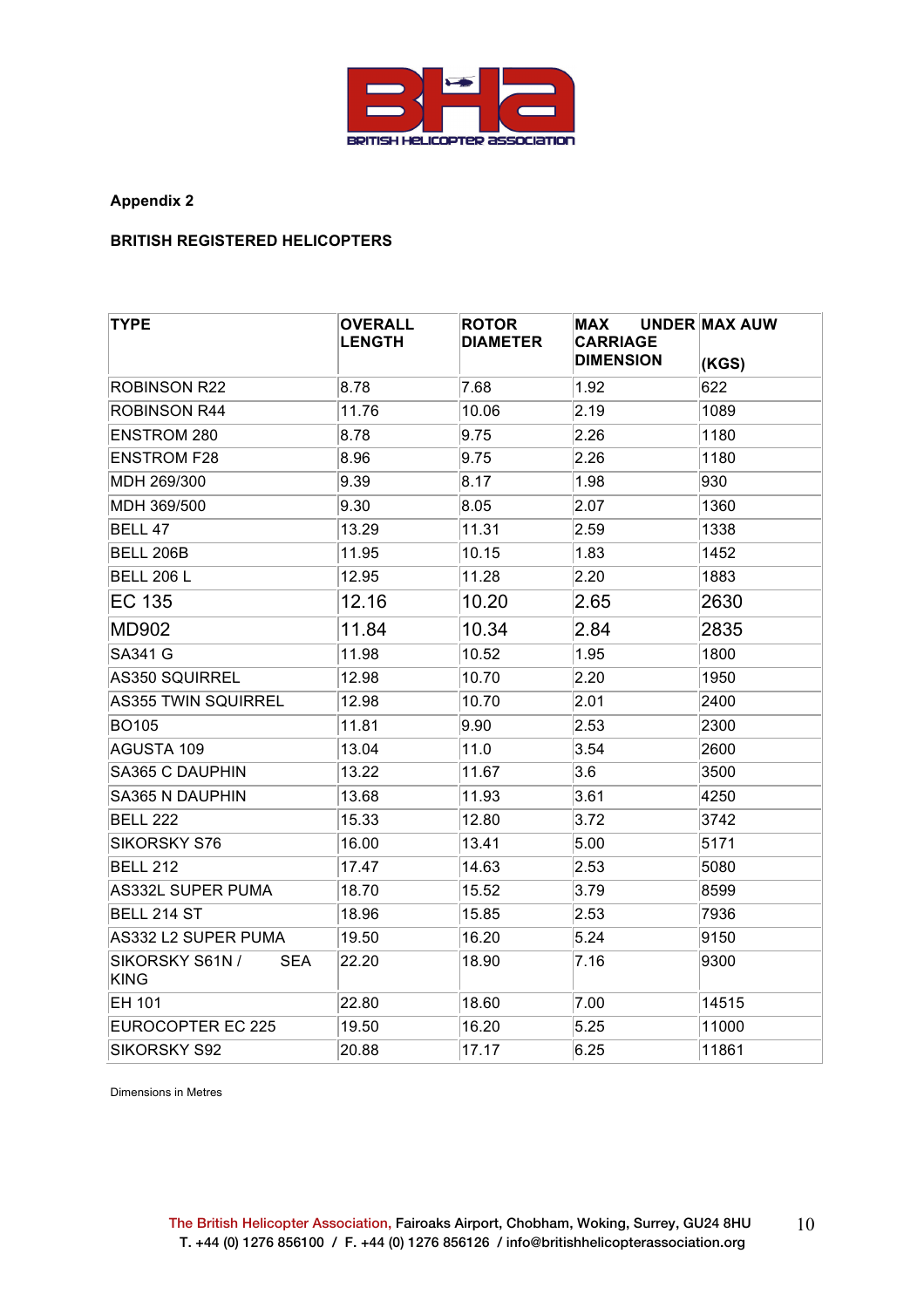

## **TAKE-OFF AND LANDING DISTANCES REQUIRED BY HELICOPTERS OPERATING TO**

**PERFORMANCE GROUP B / CLASS 3**

| <b>TYPE</b>                        | <b>MTWA</b><br><b>KGS</b> | <b>FATO</b><br>first one<br>third<br>distance<br>to 100<br>feet | <b>OFF</b><br><b>TAKE</b><br><b>DISTANCE</b><br><b>TO 100 FEET</b> | <b>EMERGENCY</b><br><b>LANDING</b><br><b>DISTANCE</b><br><b>FROM</b><br>100<br><b>FEET</b> | <b>ROTOR</b><br><b>DIAMETER</b> | <b>OVERALL</b><br>LENGTH OF<br><b>HELICOPTER</b><br>(INCLUDING<br><b>ROTORS)</b><br>"ט" |
|------------------------------------|---------------------------|-----------------------------------------------------------------|--------------------------------------------------------------------|--------------------------------------------------------------------------------------------|---------------------------------|-----------------------------------------------------------------------------------------|
| <b>ROBINSON</b><br>R <sub>22</sub> | 622                       | 122                                                             | 366                                                                | 110                                                                                        | 7.68                            | 8.78                                                                                    |
| <b>ROBINSON</b><br>R44             | 1089                      | 143                                                             | 427                                                                | 305                                                                                        | 10.06                           | 11.76                                                                                   |
| <b>ENSTROM 280</b>                 | 1180                      | 58                                                              | 168                                                                | 151                                                                                        | 9.75                            | 8.95                                                                                    |
| MDH 369/500                        | 1360                      | 77                                                              | 230                                                                | 189                                                                                        | 8.05                            | 9.30                                                                                    |
| BELL 47                            | 1338                      | 56                                                              | 168                                                                | 117                                                                                        | 11.31                           | 13.29                                                                                   |
| <b>BELL 206 B</b>                  | 1452                      | 95                                                              | 263                                                                | 229                                                                                        | 10.15                           | 11.95                                                                                   |
| <b>BELL 206 L</b>                  | 1883                      | 95                                                              | 285                                                                | 232                                                                                        | 11.28                           | 12.95                                                                                   |
| SA341<br>G<br><b>GAZELLE</b>       | 1800                      | 102                                                             | 305                                                                | 140                                                                                        | 10.52                           | 11.98                                                                                   |
| AS350<br><b>SQUIRREL</b>           | 1950                      | 200                                                             | 500                                                                | 460                                                                                        | 10.70                           | 12.98                                                                                   |
| HILLER 12 E                        | 1405                      | 56                                                              | 168                                                                | 117                                                                                        | 10.80                           | 12.41                                                                                   |

**NOTE: Dimensions/ Wts. are representative figures for the types listed. Exact dimensions where needed should be extracted from individual aircraft data. Dimensions in Metres.**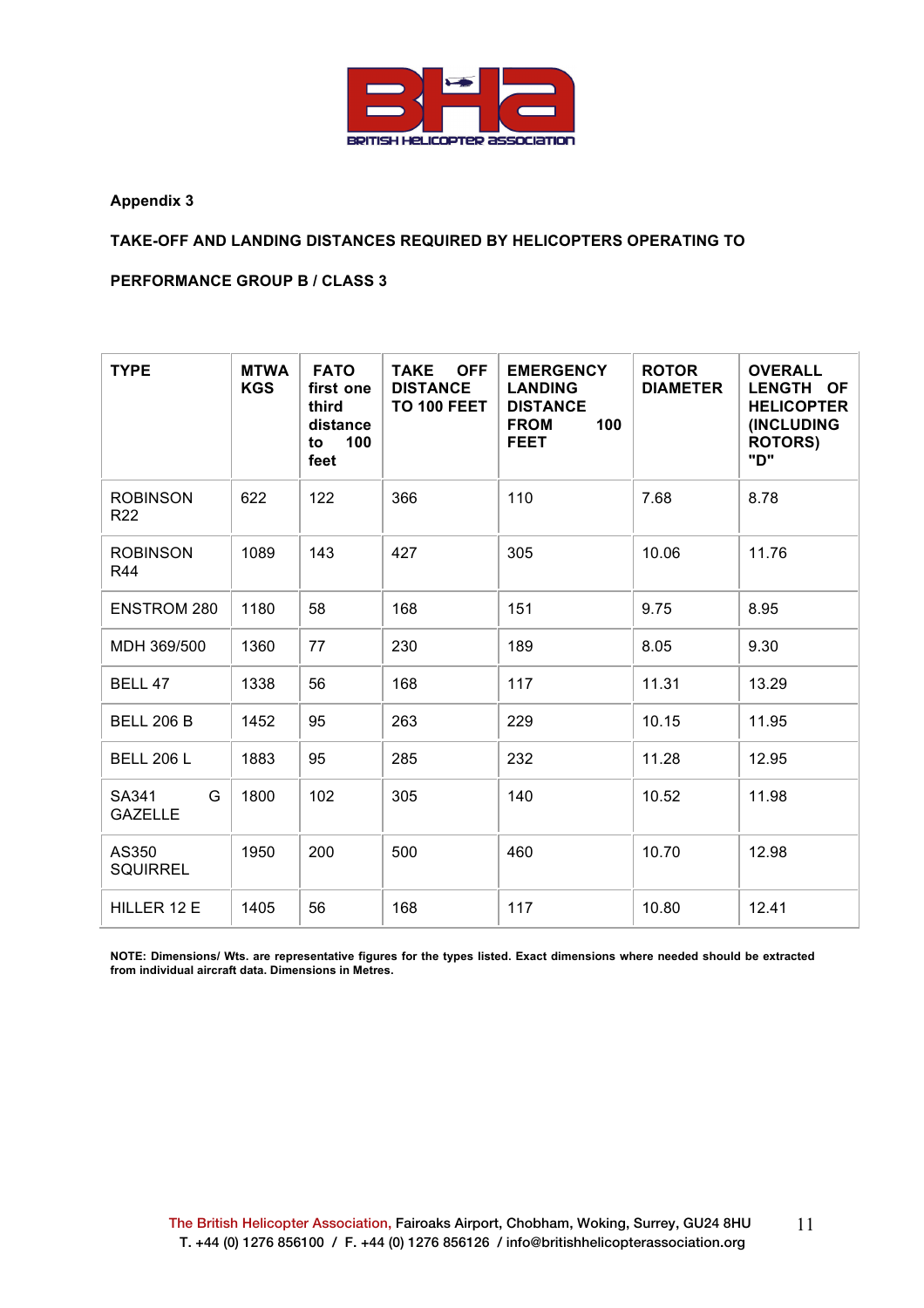

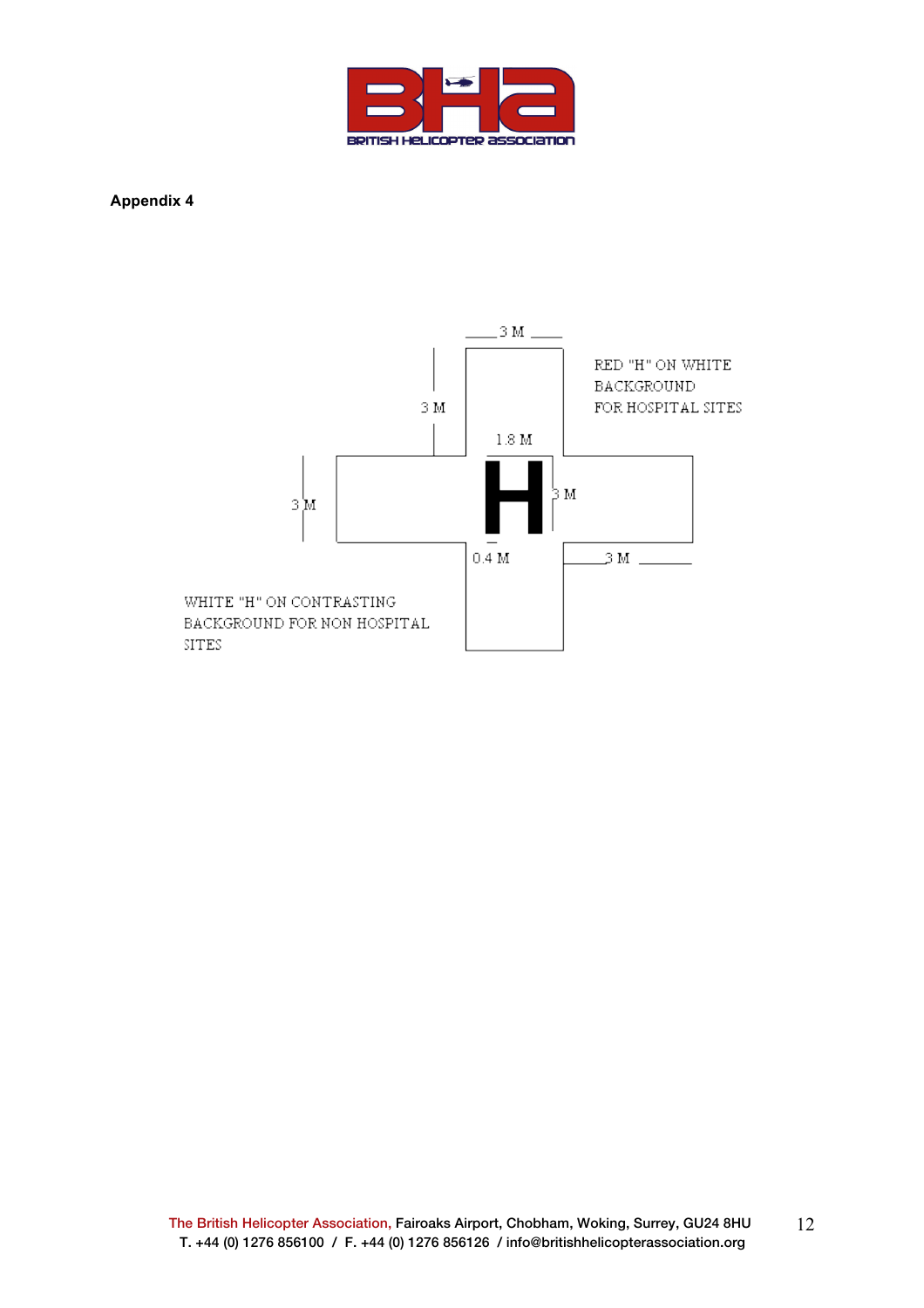

- 1. 8% slope = 4 degrees 32 mins .4.5% slope = 2 degrees 34 mins
	- 2. The most limiting criterion is the take off climb surface for Group A/ Class 1 aircraft.

Fig. 4.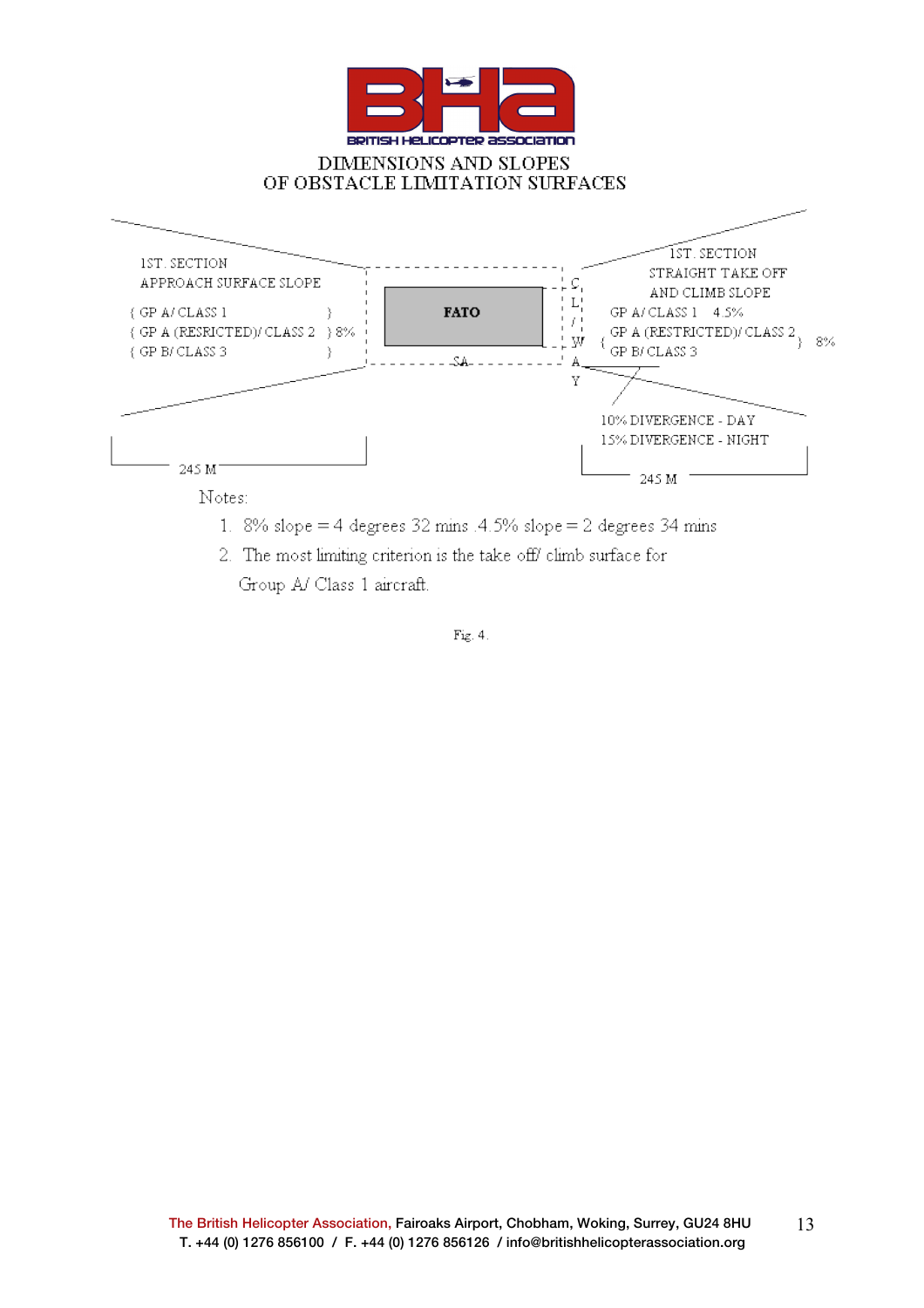

Notes:

Touchdown and Lift off area  $= 1.5$  x largest undercarriage dimension

 $= 1.5 \times 7.16 \text{ m}$ 

 $= 10.74$  m (say 11 m) but

Nose - Tail distance to accommodate aircraft doors =  $18 \text{ m}$ 

$$
FATO + SA = 2 x Overall length of S 61N (D)
$$

$$
= 2 \times 22.2 \text{ m}
$$

$$
=44.4\ \mathrm{m}\ (say\ 45\ \mathrm{m})
$$

Minimum permitted distance of TLOF from obstacles =  $1.5 \times \text{RD}$ 

 $= 1.5 \times 18.9 \text{ m}$ 

 $= 28.35$  m (say 30 m)

It is strongly recommended that the TLOF should be located 30 metres or more from buildings to avoid downwash and noise effects.

TLOF to be firm, flat and load bearing to  $2.5 \times \text{MTWA} = 23.25$  Tonnes

Recommended concrete/ paved surface for access by hospital utilities in all

weather conditions.

 $Fig. 5.$ 

**The civil S61N, in order to use a site of this size, would need to have outside ground effect hover performance, one engine inoperative. For normal Group A/Class 1 profiles a FATO of about 300 metres would be required.**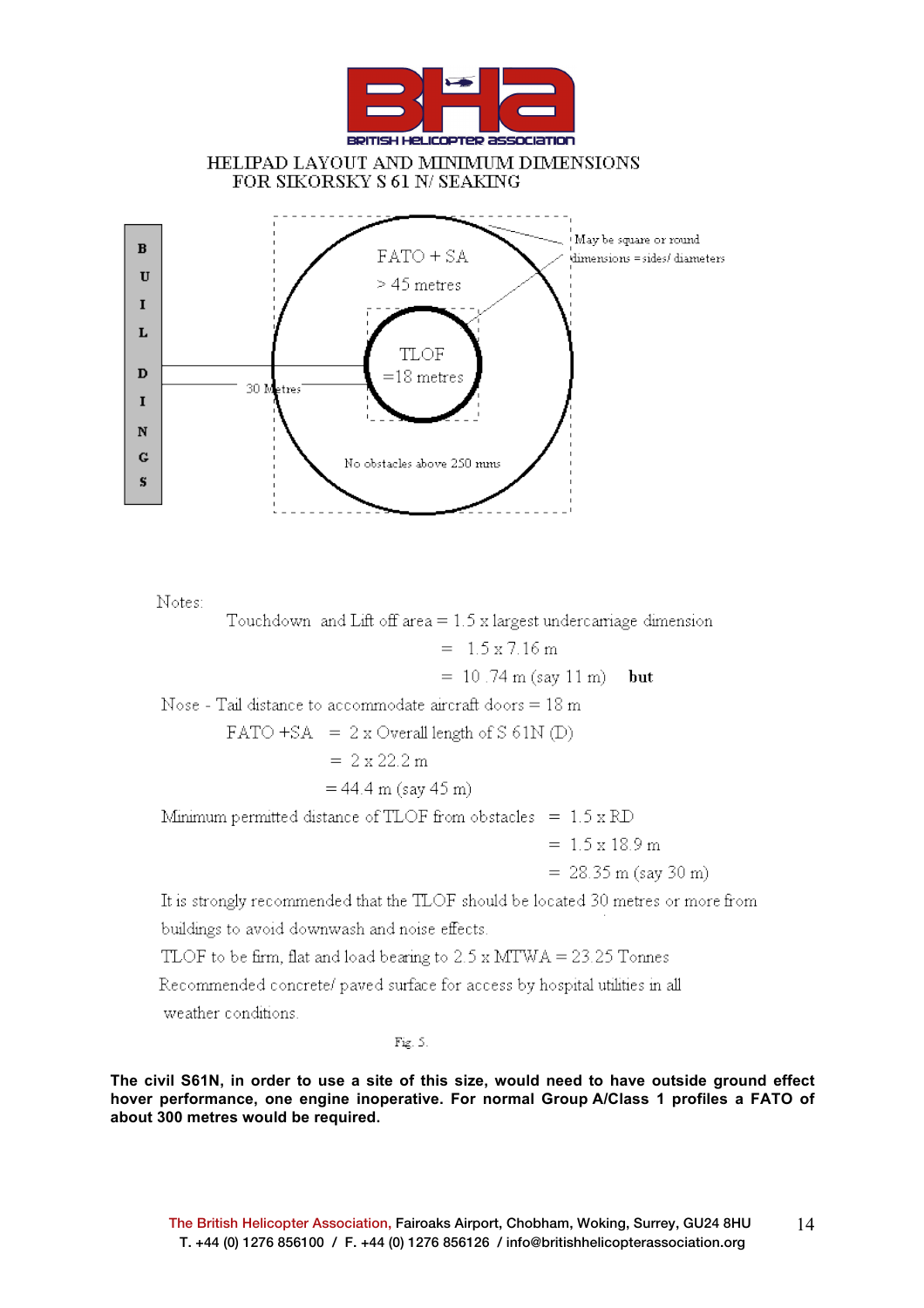

## HELIPAD LAYOUT AND MINIMUM DIMENSIONS FOR EUROCOPTER SA 365 N



Notes:

Touchdown and Lift off  $area = 1.5$  x largest undercarriage dimension  $= 1.5 \times 3.61$ 

$$
= 5.415 \text{ m (say 5.5 m)}
$$

 $FATO + SA = 2x$  Overall length of SA 365 N (D)

$$
= 2 \times 13.47 \; \mathrm{m}
$$

 $= 26.94$  m (say 30 m) but

Flight Manual helipad profile requires minimum area of 2.5 x 11.92 (RD)  $= 29.8$  m (say 30m)

TLOF surface to be firm, flat and load bearing to 2.5 MTWA = 10 Tonnes Recommended concrete/ paved surface for access by hospital utilities in all weather conditions.

Minimum permitted distance from buildings  $= 1.5 \times RD$ 

| $= 1.5 \times 11.92$ m                                  |
|---------------------------------------------------------|
| $= 17.88 \text{ m} \text{ (say } 18 \text{ m} \text{)}$ |

It is strongly recommended that the TLOF be located 30 metres or more away from buildings to avoid downwash effects and noise.

Fig.  $6$ .